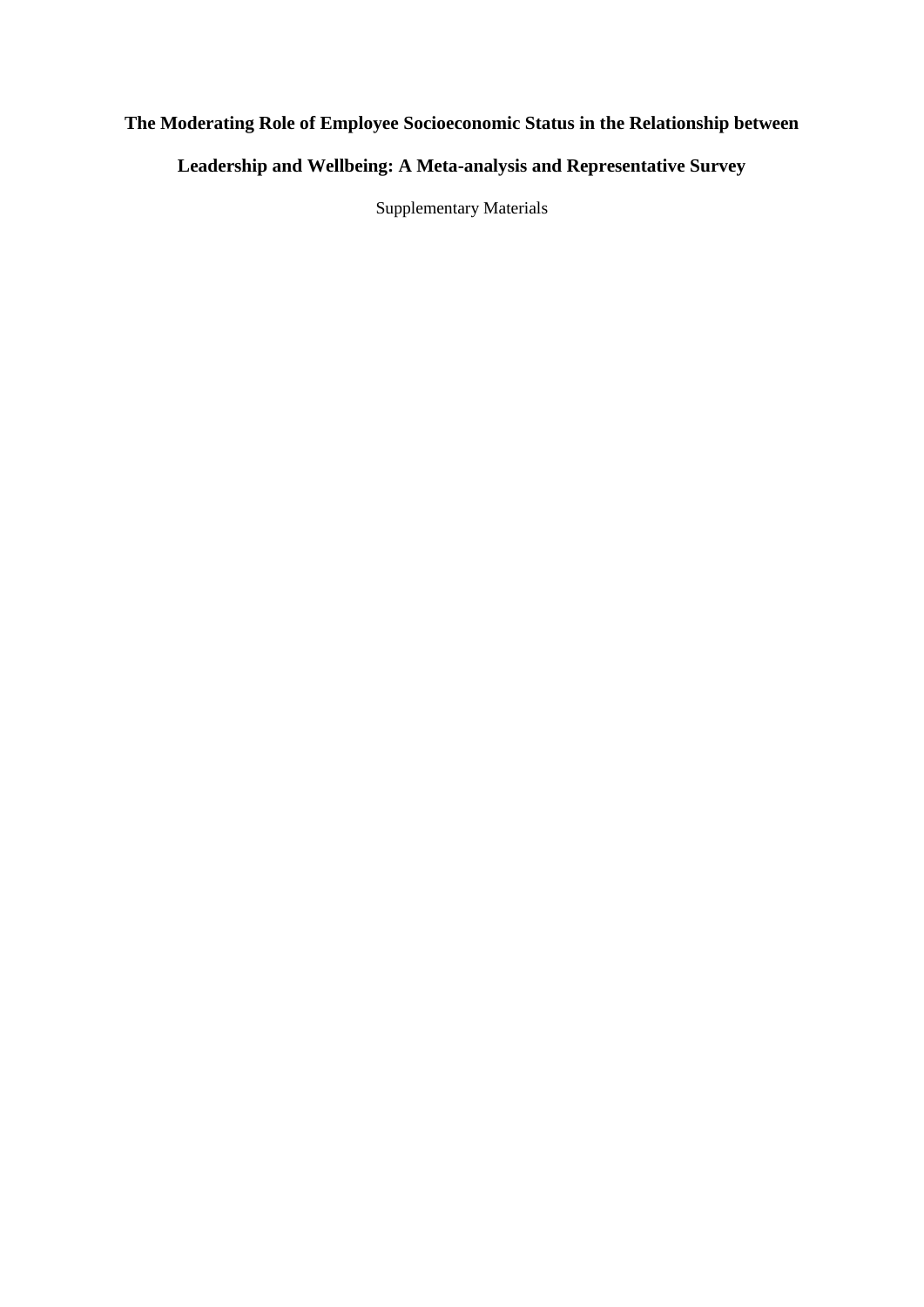Literature search string

#### **PsycINFO**

*Ovid*

#### **#1 leadership**

(**leadership OR** leader OR supervisor OR manager OR boss).mp

#### **#2 Well-being**

(**well-being** OR **happiness** OR **life satisfaction** OR **positive affect** OR **mood** OR **burnout**  OR **emotional exhaustion** OR **work engagement OR employee engagement** OR **stress** OR **strain** OR **symptoms** OR anxiety OR depression OR ill-being OR health OR negative affect).mp.

**Business Source Premier** *EBSCO*

#### **#1 leadership**

TI("leadership" OR "leader" OR "supervisor" OR "manager" OR "boss") OR AB("leadership" OR "leader" OR "supervisor" OR "manager" OR "boss") OR KW("leadership" OR "leader" OR "supervisor" OR "manager" OR "boss")

#### **#2 Well-being**

TI("well-being" OR "happiness" OR "life satisfaction" OR "positive affect" OR "mood" OR "burnout" OR "emotional exhaustion" OR "work engagement" OR "employee engagement" OR "stress" OR "strain" OR "symptoms" OR "anxiety" OR "depression" OR "ill-being" OR "health" OR "negative affect") OR AB("well-being" OR "happiness" OR "life satisfaction" OR "positive affect" OR "mood" OR "burnout" OR "emotional exhaustion" OR "work engagement" OR "employee engagement" OR "stress" OR "strain" OR "symptoms" OR "anxiety" OR "depression" OR "ill-being" OR "health" OR "negative affect") OR KW("wellbeing" OR "happiness" OR "life satisfaction" OR "positive affect" OR "mood" OR "burnout" OR "emotional exhaustion" OR "work engagement" OR "employee engagement" OR "stress" OR "strain" OR "symptoms" OR "anxiety" OR "depression" OR "ill-being" OR "health" OR "negative affect")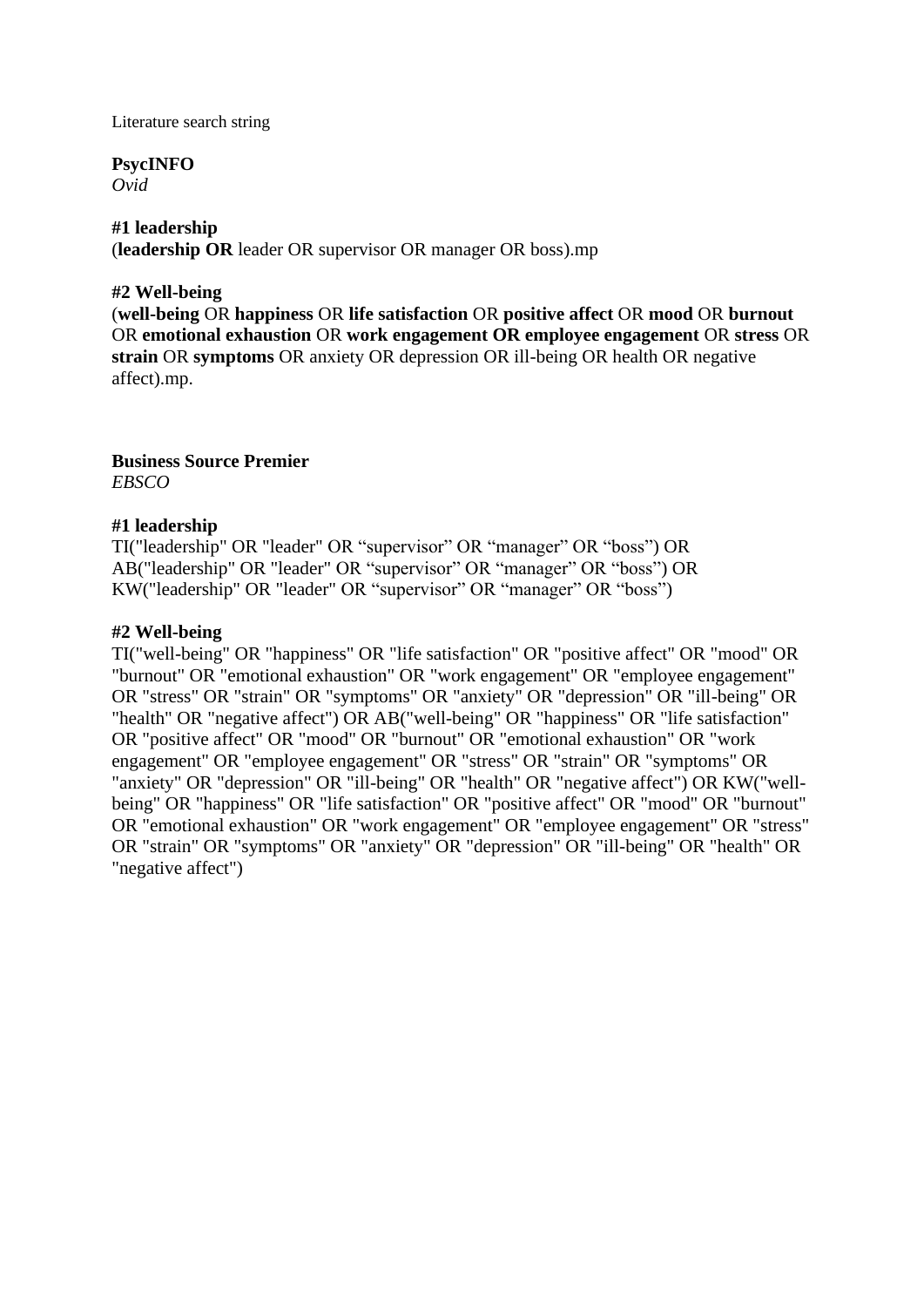| Construct                            | Variables Included                                                                                                           |
|--------------------------------------|------------------------------------------------------------------------------------------------------------------------------|
| Leadership                           |                                                                                                                              |
| <b>Change-Oriented Leadership</b>    | Transformational leadership<br>Charismatic leadership<br>Visionary leadership<br>Developing<br>Inspirational leadership      |
| Task-Oriented Leadership             | <b>Transformational leadership</b><br>Management by exception, active<br>Initiating structure<br>Directive leadership        |
| Relational-Oriented Leadership       | Leader consideration<br>Supportive Leadership<br>Participatory leadership<br>Leader-Member-Exchange<br>Democratic leadership |
| <b>Ethics-Oriented Leadership</b>    | Servant Leadership<br><b>Ethical Leadership</b><br><b>Authentic Leadership</b>                                               |
| <b>Active Destructive Leadership</b> | Abusive supervision<br>Petty tyranny<br>Destructive leadership<br>Paternalistic leadership<br>Autocratic leadership          |
| Passive Destructive Leadership       | Passive leadership<br>Laissez-faire leadership<br>Management by exception, passive<br>Passive-avoidant leadership            |
| Wellbeing                            |                                                                                                                              |
| Positive Wellbeing                   | Wellbeing<br>Job wellbeing<br>Job satisfaction<br>Work engagement<br>Positive affect<br>Global health                        |
| <b>Negative Wellbeing</b>            | Psychological distress<br>Anxiety<br>Depression<br><b>Burnout</b>                                                            |

*Summary of Leadership and Wellbeing Categories (Study 1)*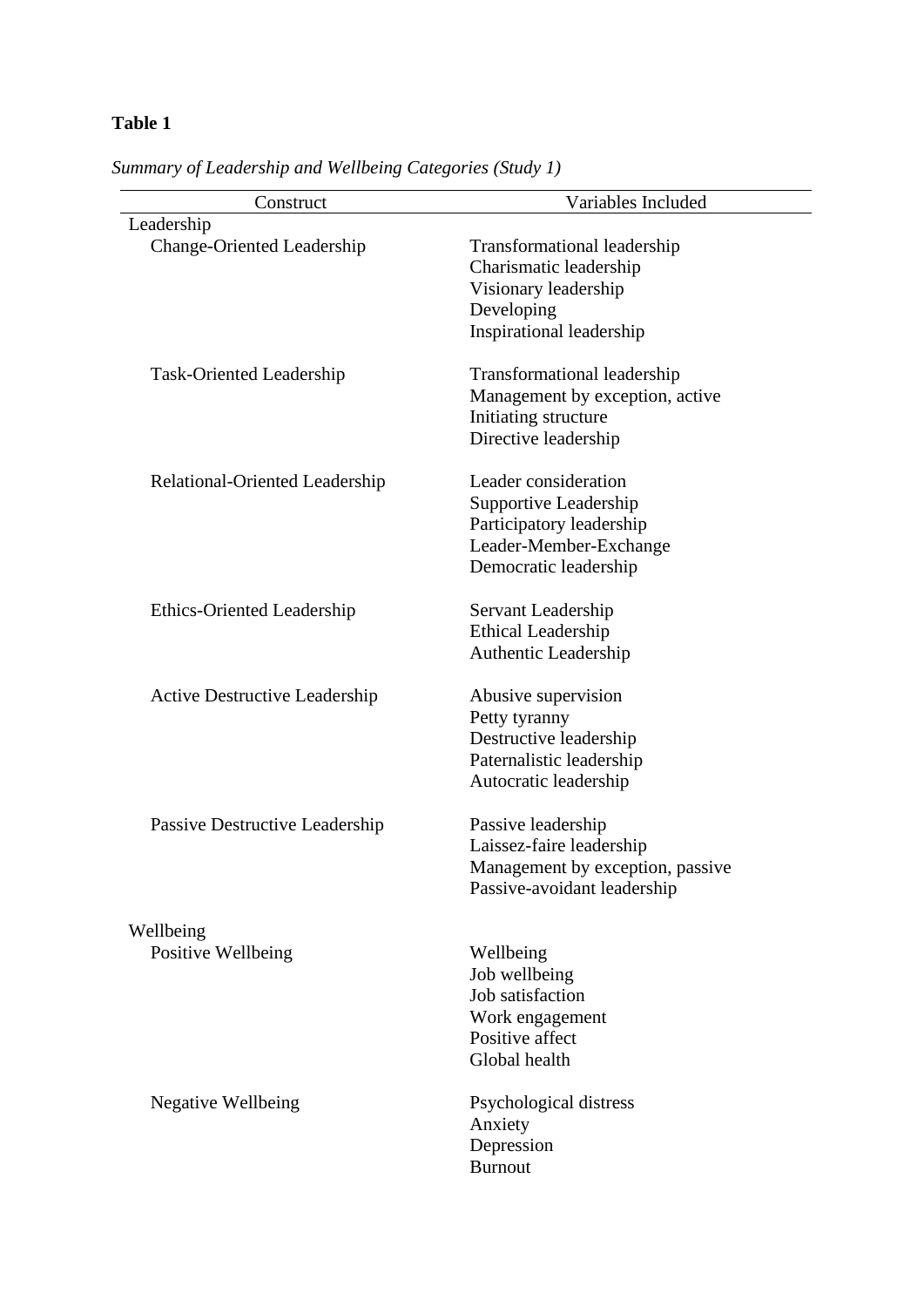| Construct              | Variables Included               |
|------------------------|----------------------------------|
|                        | Exhaustion                       |
|                        | Depersonalization                |
|                        | Cynicism                         |
|                        | Psychosomatic complaints         |
|                        | Job stress                       |
|                        | <b>Stress</b>                    |
|                        |                                  |
| Short-term Wellbeing   | Momentary affect/Positive affect |
|                        | Negative affect                  |
|                        | <b>Stress</b>                    |
|                        | Job stress                       |
|                        | Psychosomatic complains          |
|                        |                                  |
| Long-term Wellbeing    | Work engagement                  |
|                        | <b>Burnout</b>                   |
|                        | Anxiety                          |
|                        | Depression                       |
|                        | Psychological strain             |
|                        | Psychosomatic symptoms           |
|                        |                                  |
| Job-specific Wellbeing | Job satisfaction                 |
|                        | Work engagement                  |
|                        | Work stress                      |
|                        | Affect at work                   |
|                        | <b>Burnout</b>                   |
|                        | Exhaustion                       |
|                        | Depersonalization                |
|                        | Cynicism                         |
|                        | Reduced personal accomplishment  |
|                        |                                  |
| General Wellbeing      | Wellbeing                        |
|                        | Anxiety                          |
|                        | Depression                       |
|                        | General stress                   |
|                        | Positive affect                  |
|                        | Negative affect                  |
|                        | Global health                    |
|                        | Psychosomatic complaints         |
|                        |                                  |
| Physical Wellbeing     | Global health                    |
|                        | Physical health                  |
|                        | Subjective health                |
|                        | Psychosomatic symptoms           |
|                        | Neck/Shoulder/Arm Pain           |
|                        | Head pain                        |
|                        | Insomnia                         |
|                        | Stomachache                      |
|                        | Alcohol/Drugs/Smoking abuse      |
|                        |                                  |

 $\overline{\phantom{a}}$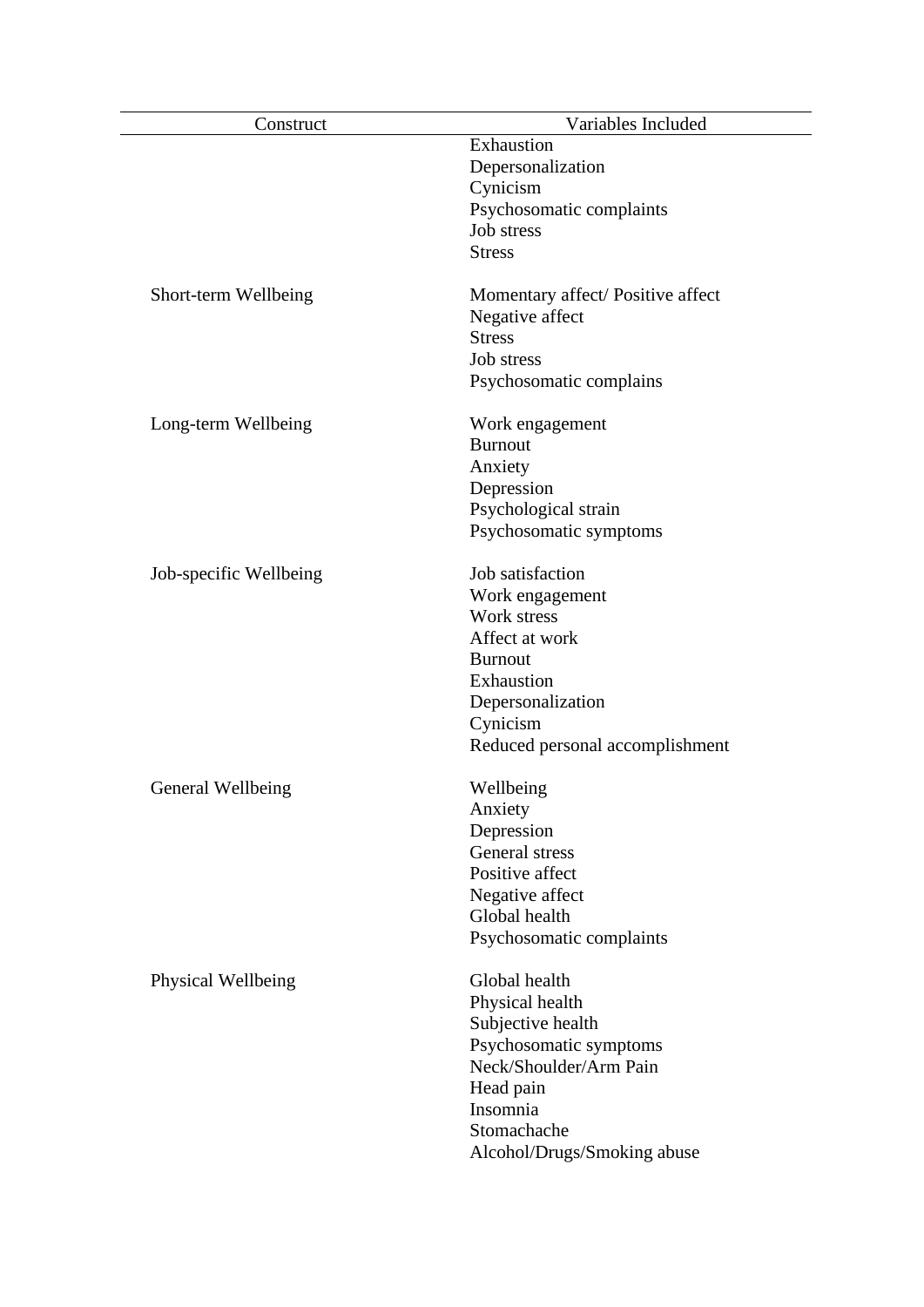| Construct               | Variables Included                  |
|-------------------------|-------------------------------------|
| Psychological Wellbeing | Psychological wellbeing/Affective   |
|                         | wellbeing                           |
|                         | Work wellbeing                      |
|                         | Positive affect                     |
|                         | Negative affect                     |
|                         | Irritability/Irritation/Frustration |
|                         | Anger                               |
|                         | Psychological Strain                |
|                         | <b>Psychological Distress</b>       |
|                         | <b>Stress/Work stress</b>           |
|                         | Social dysfunction                  |
|                         | Anxiety                             |
|                         | Depression                          |
|                         | Psychological symptoms              |
|                         | Depersonalization                   |
|                         | <b>Emotional exhaustion</b>         |
|                         | Cynicism                            |
|                         | <b>Burnout</b>                      |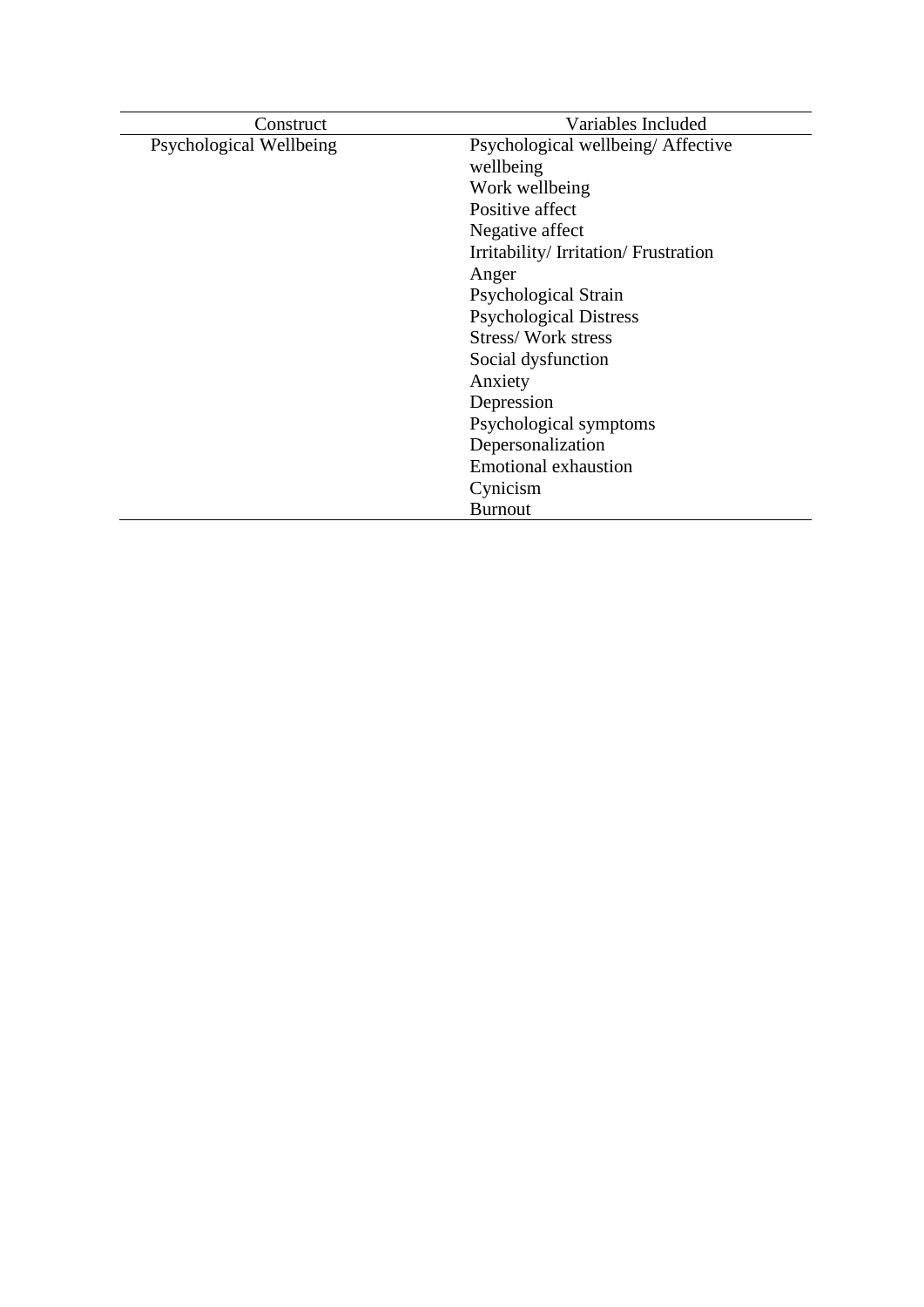| Methodological Moderators (Study 1)<br>Study | K              | $\boldsymbol{N}$ | $\overline{r}$ | $SD_r$ | $SD_{res}$                        | $\overline{p}$ | $SD_{r_c}$ | SD <sub>0</sub> | 95% CI        | 80% CR        |
|----------------------------------------------|----------------|------------------|----------------|--------|-----------------------------------|----------------|------------|-----------------|---------------|---------------|
|                                              |                |                  |                |        | Constructive Leadership           |                |            |                 |               |               |
| Design                                       |                |                  |                |        |                                   |                |            |                 |               |               |
| Cross-sectional                              | 188            | 100,815          | .37            | .21    | .21                               | .43            | .23        | .23             | [.39, .46]    | [.13, .72]    |
| Longitudinal                                 | 33             | 11,162           | .29            | .17    | .16                               | .33            | .19        | .18             | [.26, .39]    | [.09, .56]    |
| Type                                         |                |                  |                |        |                                   |                |            |                 |               |               |
| Journal                                      | 201            | 109,224          | .36            | .21    | .20                               | .41            | .23        | .22             | [.38, .45]    | [.13, .70]    |
| Dissertation                                 | 28             | 7,312            | .37            | .22    | .21                               | .42            | .25        | .24             | .33, .52]     | .11, .73]     |
|                                              |                |                  |                |        | Change-Oriented Leadership        |                |            |                 |               |               |
| Design                                       |                |                  |                |        |                                   |                |            |                 |               |               |
| Cross-sectional                              | 98             | 50,453           | .43            | .25    | .24                               | .49            | .26        | .26             | [.43, .54]    | [.15, .82]    |
| Longitudinal                                 | 15             | 4,458            | .25            | .13    | .12                               | .28            | .15        | .13             | [.20, .36]    | [.10, .46]    |
| Type                                         |                |                  |                |        |                                   |                |            |                 |               |               |
| Journal                                      | 93             | 50,445           | .42            | .25    | .24                               | .47            | .26        | .26             | .42, .53]     | .14, .81]     |
|                                              |                |                  |                |        | Relational-Oriented Leadership    |                |            |                 |               |               |
| Design                                       |                |                  |                |        |                                   |                |            |                 |               |               |
| Cross-sectional                              | 67             | 43,314           | .30            | .12    | .12                               | .35            | .14        | .14             | [.31, .38]    | [.17, .53]    |
| Longitudinal                                 | 11             | 2,444            | .43            | .16    | .15                               | .48            | .18        | .17             | [.36, .60]    | [.25, .71]    |
| Type                                         |                |                  |                |        |                                   |                |            |                 |               |               |
| Journal                                      | 72             | 44,577           | .30            | .13    | .12                               | .35            | .15        | .14             | [.32, .39]    | [.17, .54]    |
| Dissertation                                 | 5              | 1,143            | .40            | .14    | .13                               | .44            | .16        | .15             | .24, .63]     | .21, .66]     |
|                                              |                |                  |                |        | <b>Task-Oriented Leadership</b>   |                |            |                 |               |               |
| Design                                       |                |                  |                |        |                                   |                |            |                 |               |               |
| Cross-sectional                              | 40             | 11,881           | .19            | .18    | .17                               | .22            | .22        | .21             | [.15, .29]    | $[-.05, .49]$ |
| Longitudinal                                 | $\overline{2}$ | 311              | .08            | .02    | .00                               | .10            | .02        | .00             | $[-.05, .25]$ | [.10, .10]    |
| Type                                         |                |                  |                |        |                                   |                |            |                 |               |               |
| Journal                                      | 35             | 10,855           | .20            | .16    | .15                               | .25            | .19        | .18             | .18, .31]     | .01, .48]     |
|                                              |                |                  |                |        | <b>Ethics-Oriented Leadership</b> |                |            |                 |               |               |
| Design                                       |                |                  |                |        |                                   |                |            |                 |               |               |
| Cross-sectional                              | 35             | 11,659           | .39            | .17    | .17                               | .43            | .20        | .19             | [.37, .50]    | [.19, .68]    |
| Longitudinal                                 | 5              | 1,364            | .18            | .17    | .16                               | .22            | .20        | $.18\,$         | $[-.02, .47]$ | $[-.06, .51]$ |
| Type                                         |                |                  |                |        |                                   |                |            |                 |               |               |
| Journal                                      | 43             | 14,972           | .33            | .17    | .17                               | .38            | .20        | .19             | [.32, .44]    | [.13, .63]    |
| Dissertation                                 | 5              | 1,989            | .50            | .14    | .14                               | .58            | .17        | .16             | $.37, .79$ ]  | .33, .83]     |

Destructive Leadership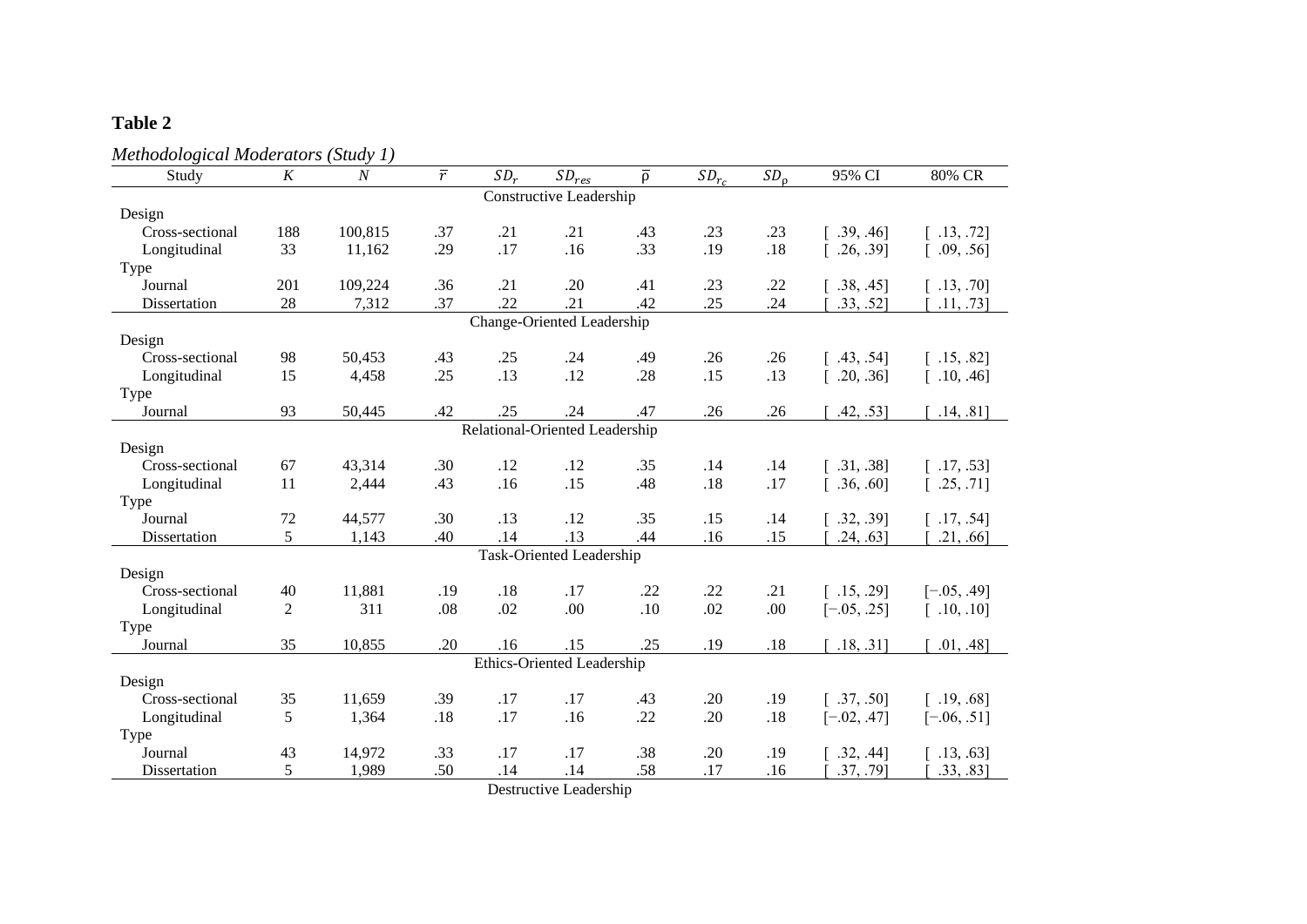| Study           | K              | N      | $\overline{r}$ | $SD_r$ | $SD_{res}$                |        | $SD_{r_c}$ | SD <sub>0</sub> | 95% CI         | 80% CR         |
|-----------------|----------------|--------|----------------|--------|---------------------------|--------|------------|-----------------|----------------|----------------|
| Design          |                |        |                |        |                           |        |            |                 |                |                |
| Cross-sectional | 47             | 18.546 | $-.16$         | .25    | .25                       | $-.19$ | .30        | .29             | $[-.28, -.11]$ | $[-.58, .19]$  |
| Longitudinal    | 12             | 3,590  | $-.29$         | .13    | .12                       | $-.33$ | .13        | .12             | $[-.42, -.25]$ | $[-.50, -.17]$ |
| Type            |                |        |                |        |                           |        |            |                 |                |                |
| Journal         | 55             | 21,804 | $-.18$         | .24    | .24                       | $-.22$ | .28        | .27             | $[-.29, -.14]$ | $[-.57, .14]$  |
| Dissertation    | 4              | 332    | $-.24$         | .34    | .32                       | $-.29$ | .40        | .38             | $-94,$<br>.351 | $[-.92, .34]$  |
|                 |                |        |                |        | <b>Active Destructive</b> |        |            |                 |                |                |
| Design          |                |        |                |        |                           |        |            |                 |                |                |
| Cross-sectional | 16             | 5,318  | $-.18$         | .18    | .17                       | $-.21$ | .21        | .20             | $[-.33, -.10]$ | $[-.48, .06]$  |
| Longitudinal    | $\overline{4}$ | 1,085  | $-.39$         | .12    | .10                       | $-.43$ | .13        | .11             | $[-.63, -.23]$ | $[-.61, -.24]$ |
| Type            |                |        |                |        |                           |        |            |                 |                |                |
| Journal         | 18             | 6,166  | $-.22$         | .18    | .17                       | $-.26$ | .21        | .20             | $[-.36, -.15]$ | $[-.52, .01]$  |
| Dissertation    |                | 237    | $-.14$         | .40    | .39                       | $-.18$ | .47        | .46             | $-40.05$       | $[-.58, .23]$  |

*Note.*  $k$  = number of studies contributing to meta-analysis;  $N$  = total sample size;  $\overline{r}$  = mean observed correlation;  $SD_r$  = observed standard

deviation of  $r$ ;  $SD_{res}$  = residual standard deviation of  $r$ ;  $\bar{\rho}$  = mean true-score correlation;  $SD_{r_c}$  = observed standard deviation of corrected

correlations  $(r_c)$ ;  $SD_\rho$  = residual standard deviation of  $\rho$ ; CI = confidence interval around  $\overline{\rho}$ ; CR = credibility interval around  $\overline{\rho}$ .

Correlations corrected individually. For Task-Oriented Leadership studies are journal publications. For Passive Destructive leadership

studies are cross-sectional and journal publications.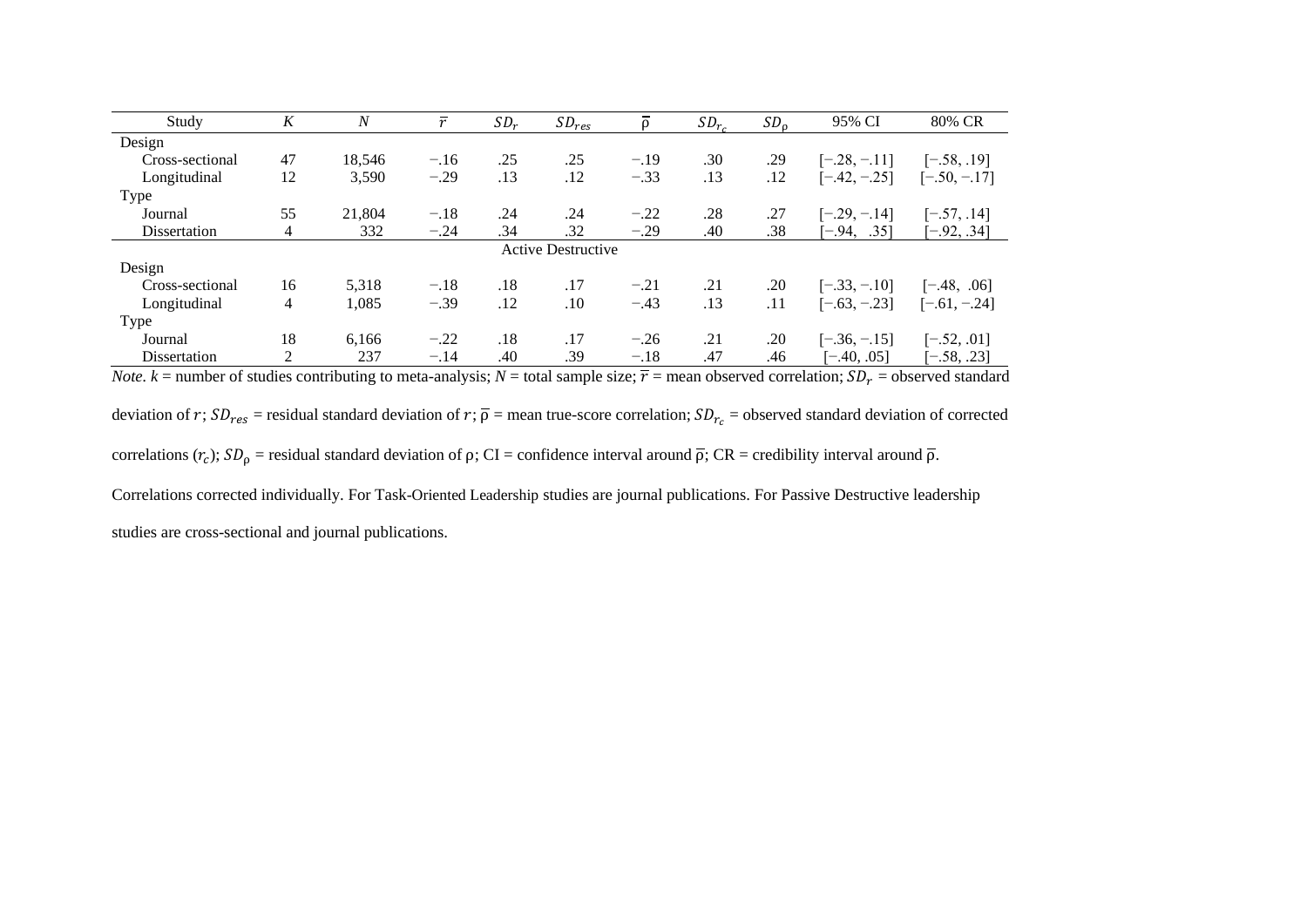*Cummulative Meta-Analysis Constructive Leadership and Overall Wellbeing*



## **Figure 2**

*Cummulative Meta-Analysis Destructive Leadership and Overall Wellbeing*

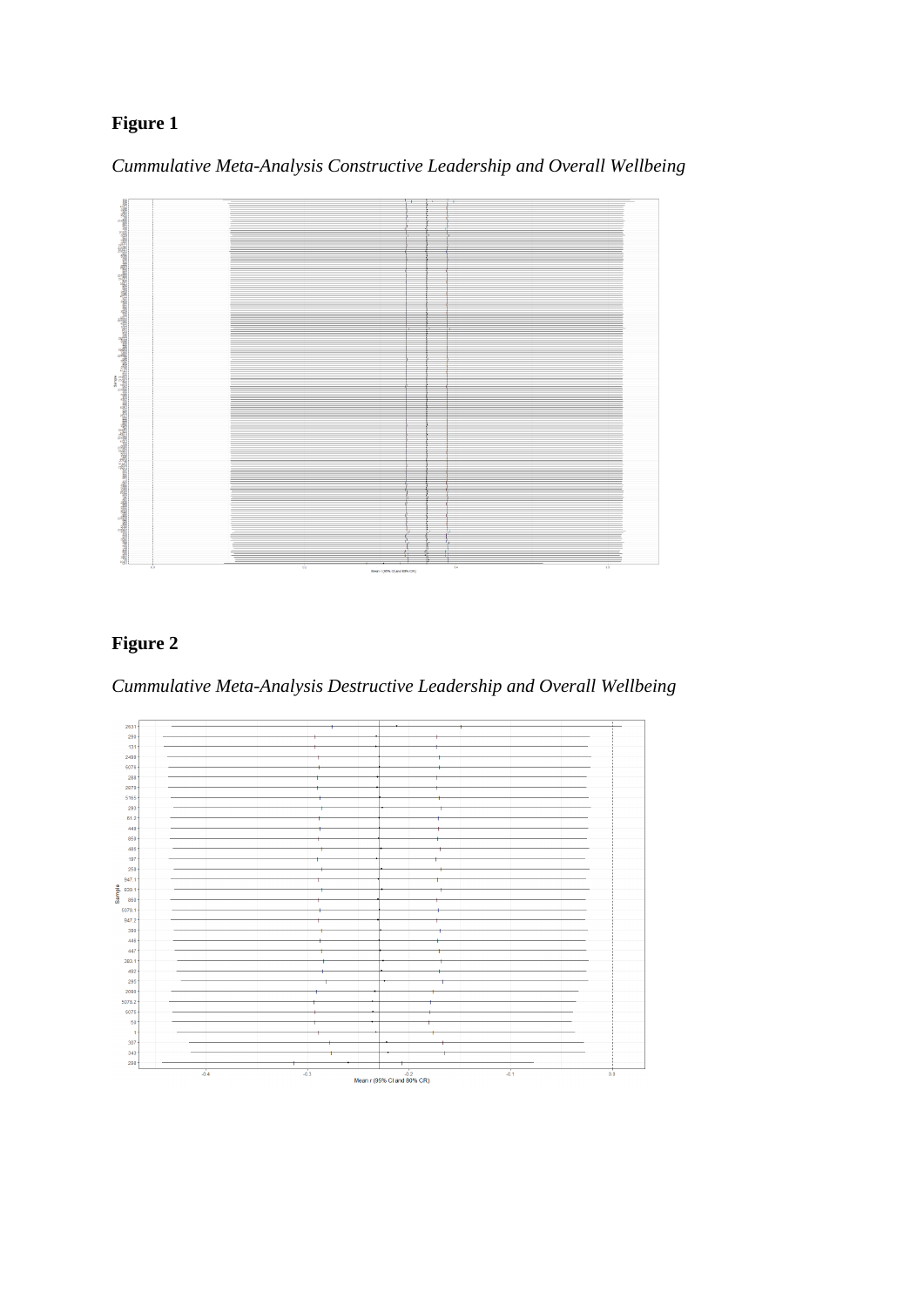*Funnel Plot for Constructive Leadership and Overall Wellbeing*



# **Figure 4**

*Funnel Plot for Destructive Leadership and Overall Wellbeing*

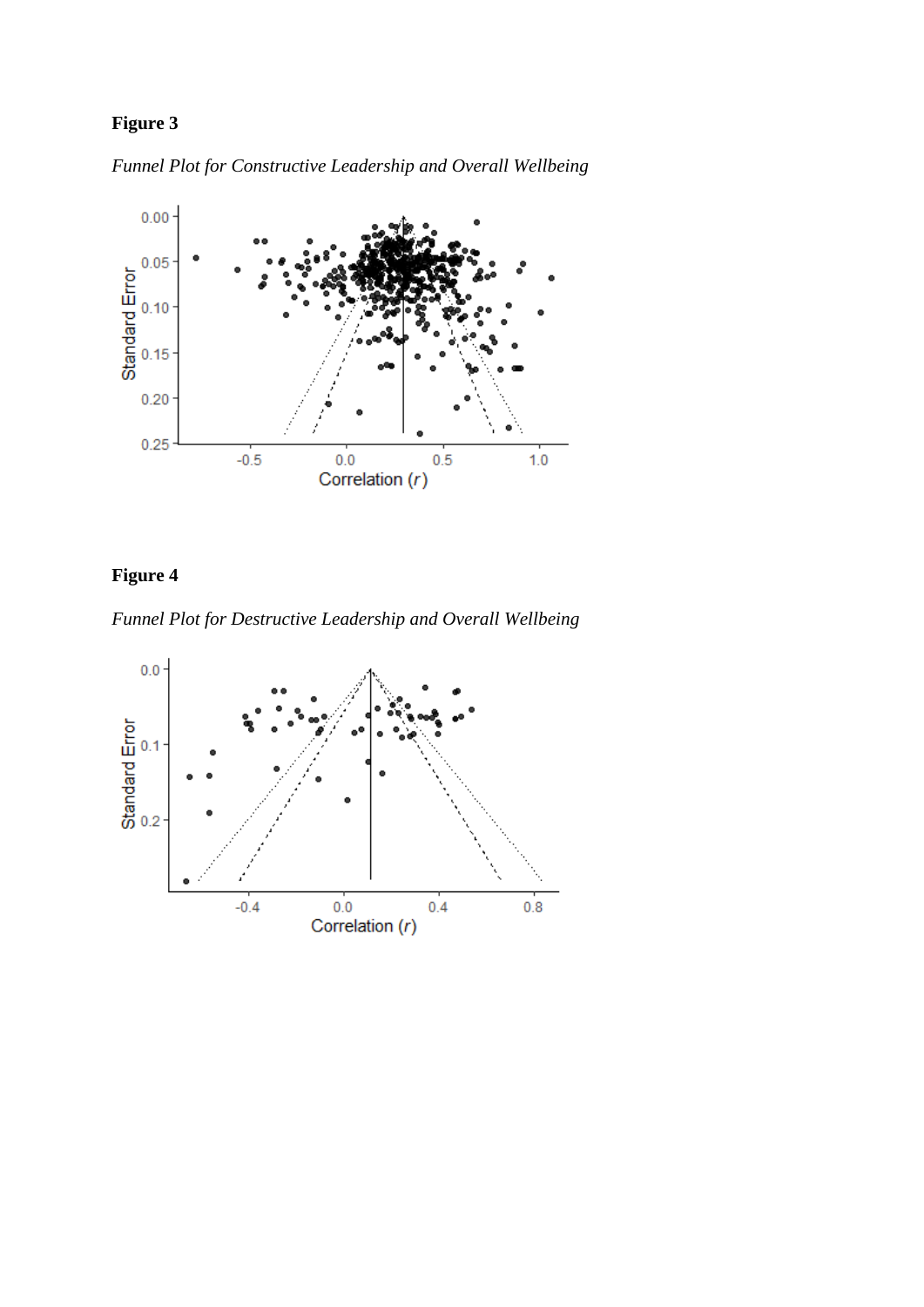*Bootstrapped Estimates of Effect Sizes for Constructive Leadership and Overall Wellbeing*

|                  | Bootstrapped | Bootstrapped |                         |                    |
|------------------|--------------|--------------|-------------------------|--------------------|
|                  | Mean         | Variance     | 95% Confidence Interval |                    |
|                  |              |              | Lower Level             | <b>Upper Level</b> |
| $\boldsymbol{k}$ | 227          | .00          | 227                     | 227                |
| $\mathbf N$      | 11600        | 47200000     | 8600                    | 17900              |
| $\overline{r}$   | .36          | .00          | .29                     | .49                |
| $SD_r$           | .20          | .00          | .16                     | .25                |
| $SD_{res}$       | .01          | .00          | .01                     | .02                |
| $SD_{r_c}$       | .04          | .00          | .03                     | .05                |
| SD <sub>0</sub>  | .19          | .00          | .15                     | .24                |
| 95% CILL         | .33          | .00          | .27                     | .47                |
| <b>95% CIUL</b>  | .38          | .00          | .32                     | .52                |
| <b>80% CRLL</b>  | .11          | .00          | .05                     | .16                |
| 80% CRUL         | .60          | .01          | .50                     | .78                |

*(Study 1)*

*Note.*  $k$  = number of studies contributing to meta-analysis;  $N$  = total sample size;  $\overline{r}$  = mean observed correlation;  $SD_r$  = observed standard deviation of r;  $SD_{res}$  = residual standard deviation of r;  $SD_{r_c}$  = observed standard deviation of corrected correlations  $(r_c)$ ;  $SD_{\rho}$  = residual standard deviation of  $\rho$ ; CI = confidence interval around  $\overline{r}$ ; ; CR = credibility interval around  $\bar{\rho}$ . Correlations corrected individually.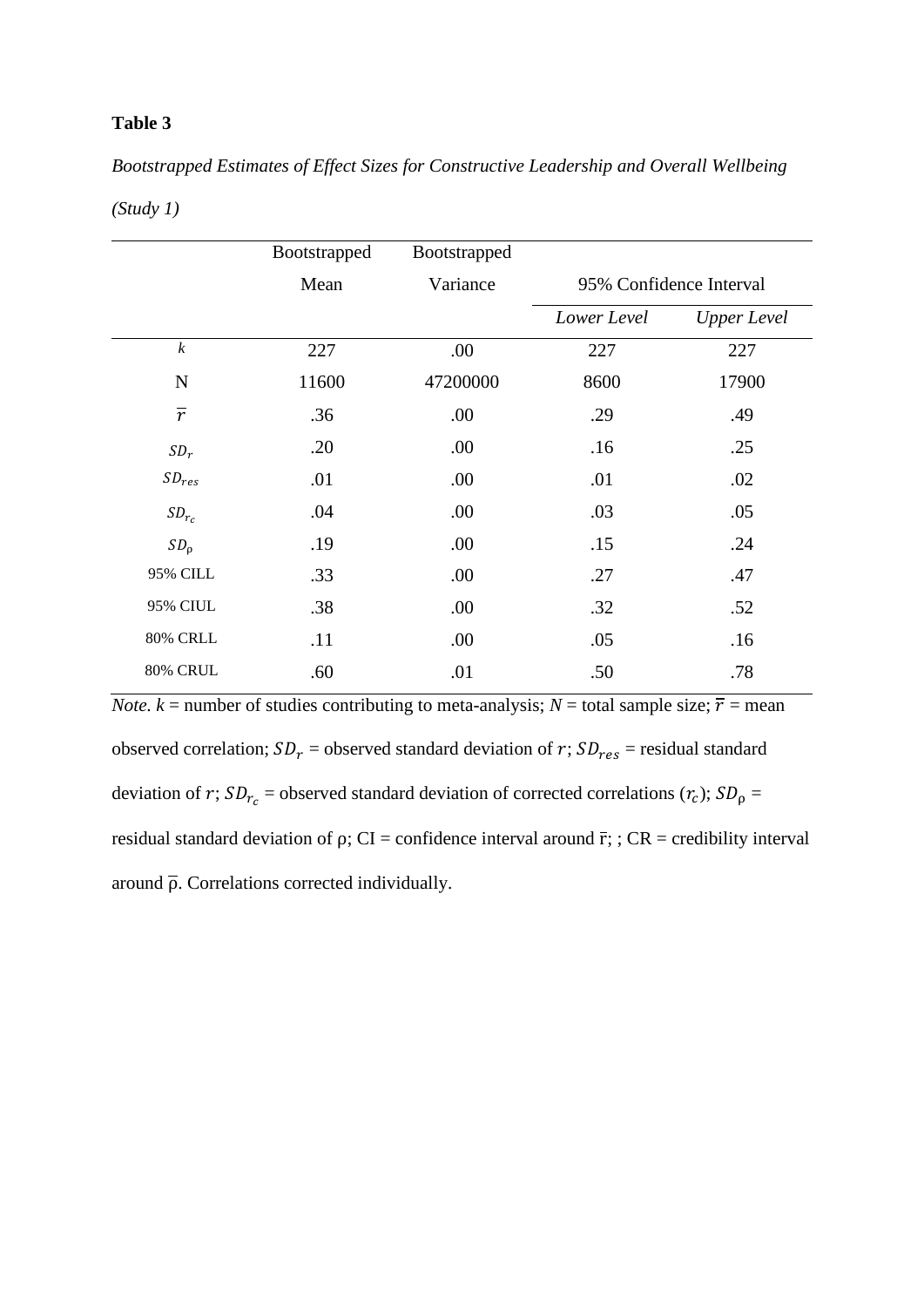*Bootstrapped Estimates of Effect Sizes for Destructive Leadership and Overall Wellbeing*

|                  | Bootstrapped | Bootstrapped |             |                         |
|------------------|--------------|--------------|-------------|-------------------------|
|                  | Mean         | Variance     |             | 95% Confidence Interval |
|                  |              |              | Lower Level | Lower Level             |
| $\boldsymbol{k}$ | 34           | .00          | 34          | 34                      |
| $\mathbf N$      | 1120         | 551000       | 782         | 1880                    |
| $\overline{r}$   | $-.23$       | .00          | $-.28$      | $-.14$                  |
| $SD_r$           | .16          | .00.         | .12         | .21                     |
| $SD_{res}$       | .03          | .00          | .02         | .04                     |
| $SD_{r_c}$       | .05          | .00          | .04         | .06                     |
| SD <sub>0</sub>  | .15          | .00          | .11         | .20                     |
| 95% CILL         | .29          | .00          | $-.34$      | $-.21$                  |
| <b>95% CIUL</b>  | .17          | .00          | $-0.24$     | $-.08$                  |
| <b>80% CRLL</b>  | .43          | .00          | $-.53$      | $-.37$                  |
| 80% CRUL         | $-.03$       | .00          | $-.13$      | .08                     |

*(Study 1)*

*Note.*  $k$  = number of studies contributing to meta-analysis;  $N$  = total sample size;  $\overline{r}$  = mean observed correlation;  $SD_r$  = observed standard deviation of r;  $SD_{res}$  = residual standard deviation of r;  $SD_{r_c}$  = observed standard deviation of corrected correlations  $(r_c)$ ;  $SD_{\rho}$  = residual standard deviation of  $\rho$ ; CI = confidence interval around  $\overline{r}$ ; ; CR = credibility interval around  $\bar{\rho}$ . Correlations corrected individually.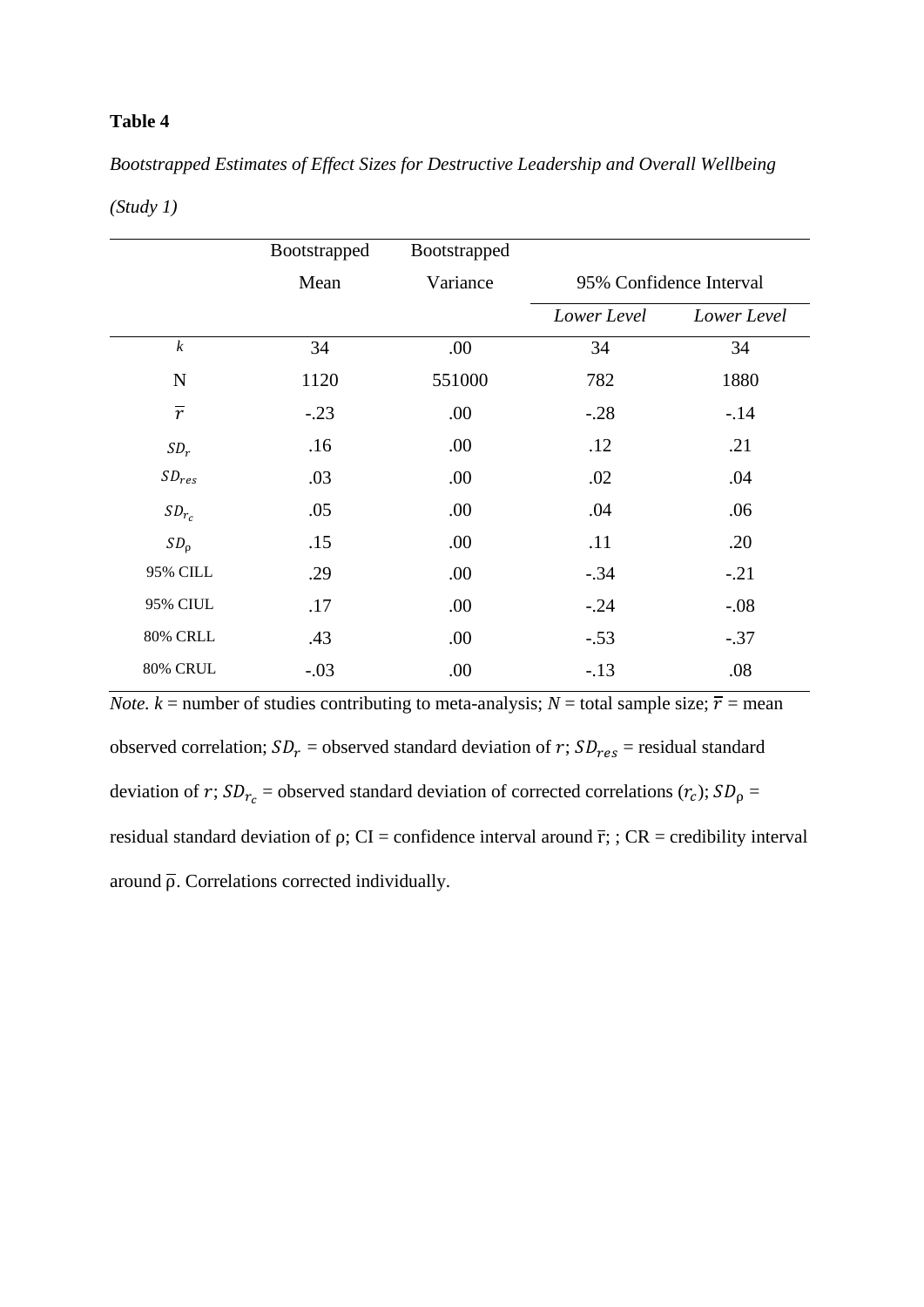|                  |                                | M     | SD    | N           | -1                 | 2.         | 3.        | $\overline{4}$ . | 5.         | 6.        | 7.        | 8.        | 9.        | 10.       | 11.       | 12.       | 13.       | 14.       | 15.       | 16.       | 17.       | 18.       |
|------------------|--------------------------------|-------|-------|-------------|--------------------|------------|-----------|------------------|------------|-----------|-----------|-----------|-----------|-----------|-----------|-----------|-----------|-----------|-----------|-----------|-----------|-----------|
| -1.              | Gender <sup>a</sup>            | 1.50  | 0.50  | 62602       |                    |            |           |                  |            |           |           |           |           |           |           |           |           |           |           |           |           |           |
| $\overline{2}$ . | Age                            | 42.70 | 14.35 | 62602       | $-.084**$          |            |           |                  |            |           |           |           |           |           |           |           |           |           |           |           |           |           |
| 3.               | <b>Working Hours</b>           | 29.00 | 11.91 | 61378       | $-346**$           | $.200**$   |           |                  |            |           |           |           |           |           |           |           |           |           |           |           |           |           |
| 4.               | Company size                   | 5.39  | 2.37  | 62389       | $-.066**$          | $0.097**$  | $,142**$  |                  |            |           |           |           |           |           |           |           |           |           |           |           |           |           |
| 5.               | Constructive Leadership        | 3.02  | 0.70  | 60348       | $,012**$           | $-0.073**$ | $-.032**$ | $-.025**$        |            |           |           |           |           |           |           |           |           |           |           |           |           |           |
| 6.               | Destructive Leadership         | 1.16  | 0.42  | 62332       | $-0.041**$         | $0.039**$  | $0.056**$ | $0.022**$        | $-.335***$ |           |           |           |           |           |           |           |           |           |           |           |           |           |
| 7.               | Autonomy                       | 2.33  | 0.50  |             | $62216 -182**$     | $,147**$   | $,207**$  | $0.095**$        | ,197**     | $-.080**$ |           |           |           |           |           |           |           |           |           |           |           |           |
| 8.               | <b>Work Pressure</b>           | 2.38  | 0.67  |             | 62358 .054** 0.001 |            | $,127**$  | $0.050**$        | $-180**$   | $,144**$  | $-.118**$ |           |           |           |           |           |           |           |           |           |           |           |
| 9.               | <b>Cognitive Demands</b>       | 3.00  | 0.69  | 62530       | $-0.046**$         | $,215**$   | $,282**$  | $,136**$         | $-.009*$   | $.066**$  | $.082**$  | $.384**$  |           |           |           |           |           |           |           |           |           |           |
| 10.              | Burnout                        | 2.22  | 1.30  | 62549       | $0.043**$          | $-0.006$   | ,090**    | $0.062**$        | $-.283**$  | $,245**$  | $-186**$  | $,394**$  | $,246**$  |           |           |           |           |           |           |           |           |           |
| 11.              | Education                      | 2.24  | 0.73  | 61922       | $0.060**$          | $0.046**$  | $.181**$  | $,166**$         | $0.076**$  | $-.011**$ | $,179**$  | $,131**$  | $,303**$  | $,104**$  |           |           |           |           |           |           |           |           |
| 12.              | <b>Occupation Status</b>       | 2.83  | 1.01  |             | 62212 .010**       | $,127**$   | ,242**    | $,158**$         | $,091**$   | $-.008*$  | $,210**$  | $,128**$  | ,396**    | $,111**$  | $,620**$  |           |           |           |           |           |           |           |
| 13.              | Contract type b                | 0.78  | 0.41  | 61854       | $-0.025**$         | $.357**$   | .286**    | $,139**$         | $-.041**$  | $0.038**$ | $,141**$  | $,098**$  | $,226**$  | $0.063**$ | $,170**$  | $,222**$  |           |           |           |           |           |           |
| 14.              | Salary                         | 1.86  | 0.63  | 62339       | $-0.069**$ 0.001   |            | $,049**$  | $077**$          | $,231**$   | $-.081**$ | $,225**$  | $-.127**$ | $,012**$  | $-.174**$ | $.069**$  | $,108**$  | 0.007     |           |           |           |           |           |
| 15.              | Education Dummy 1              | 0.41  | 0.49  | 61922       | $-.038**$ 0.007    |            | $-.018**$ | $-.050**$        | $-.052**$  | $,013**$  | $-.045**$ | $-.050**$ | $-.081**$ | $-.054**$ | $-.267**$ | $-314**$  | $-.027**$ | $-.049**$ |           |           |           |           |
| 16.              | <b>Education Dummy 2</b>       | 0.42  | 0.49  | 61922       | $0.063**$          | $.031**$   | $,142**$  | $,148**$         | $0.082**$  | $-.014**$ | $,156**$  | $,123**$  | $0.265**$ | $,104**$  | $,877**$  | $,617**$  | $,139**$  | $,076**$  | $-.697**$ |           |           |           |
| 17.              | Occupation Status Dummy 1      | 0.39  | 0.49  |             | $62212 - 0.013**$  | $-.036**$  | $-.099**$ | $-.139**$        | $-.072**$  | $,011**$  | $-.157**$ | $-.102**$ | $-196**$  | $-.076**$ | $-.429**$ | $-.655**$ | $-.117**$ | $-.090**$ | $,290**$  | $-.463**$ |           |           |
| 18.              | Occupation Status Dummy 2 0.17 |       | 0.37  | 62212       | $0.022**$          | $.033**$   | $0.056**$ | $0.055**$        | $-0.003$   | 0.004     | $0.080**$ | 0.002     | $,071**$  | $-0.004$  | $0.30**$  | $,076**$  | $.071**$  | $,021**$  | $,107**$  | $-.031**$ | $-.360**$ |           |
| 19.              | Occupation Status Dummy 3 0.37 |       | 0.48  | 62212 0.000 |                    | $.084**$   | $,174**$  | $,129**$         | $.089**$   | $-.011**$ | $,159**$  | $.123**$  | $.307**$  | $,105**$  | $.561**$  | $,881**$  | $.158**$  | $.095**$  | $-.372**$ | $.602**$  | $-.608**$ | $-.344**$ |

Note. N= 60348-62602 Gender was coded as 0 = Male; 1 = Female. Contract type was coded as 0 = Flexible; 1 = Permanent. Education was coded 1=low 2= medium 3=high; Occupation status was coded elvel 1=1; level 2=2; level 3=3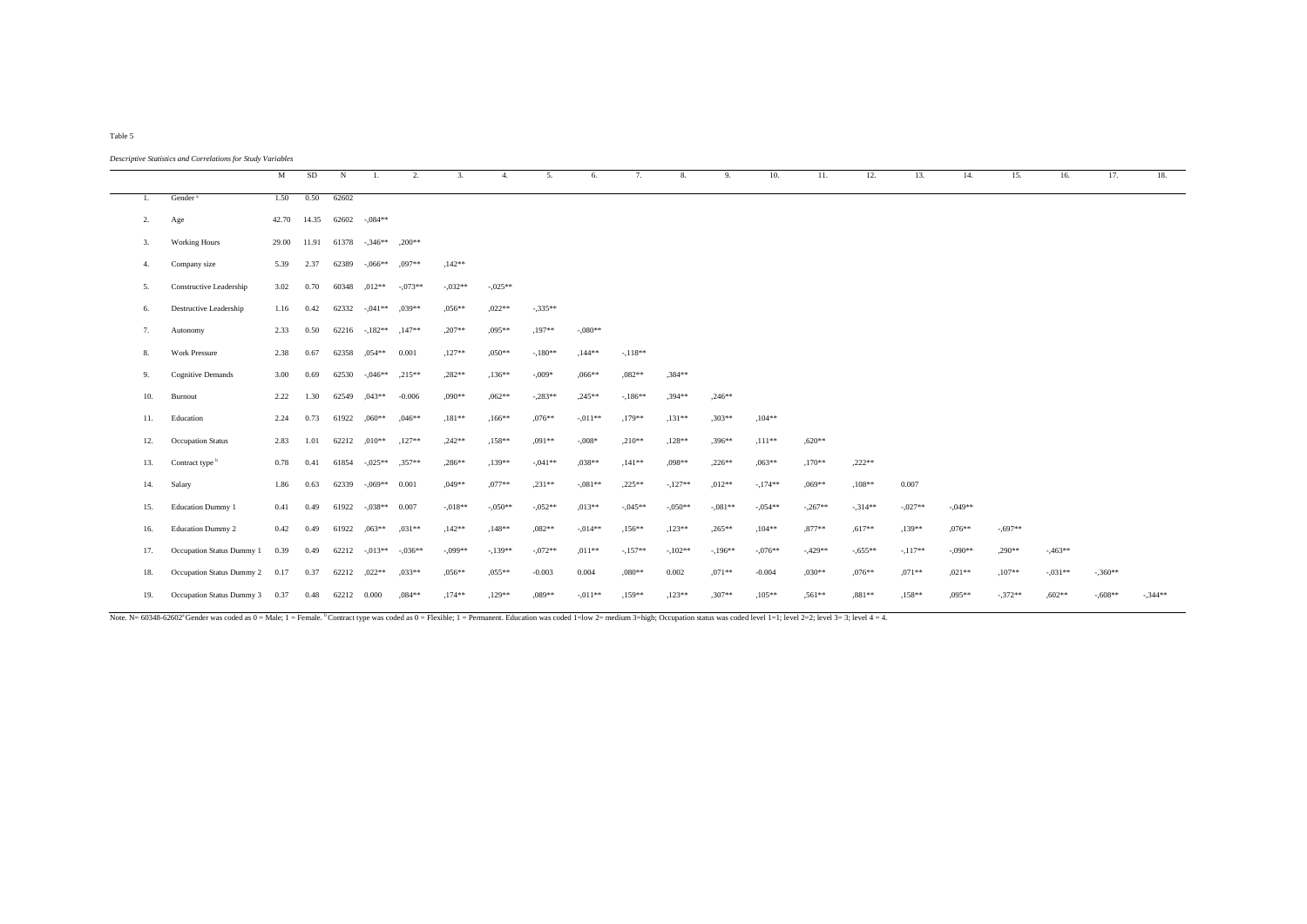## **Study 2. Moderation Plots**

## **Figure 5**



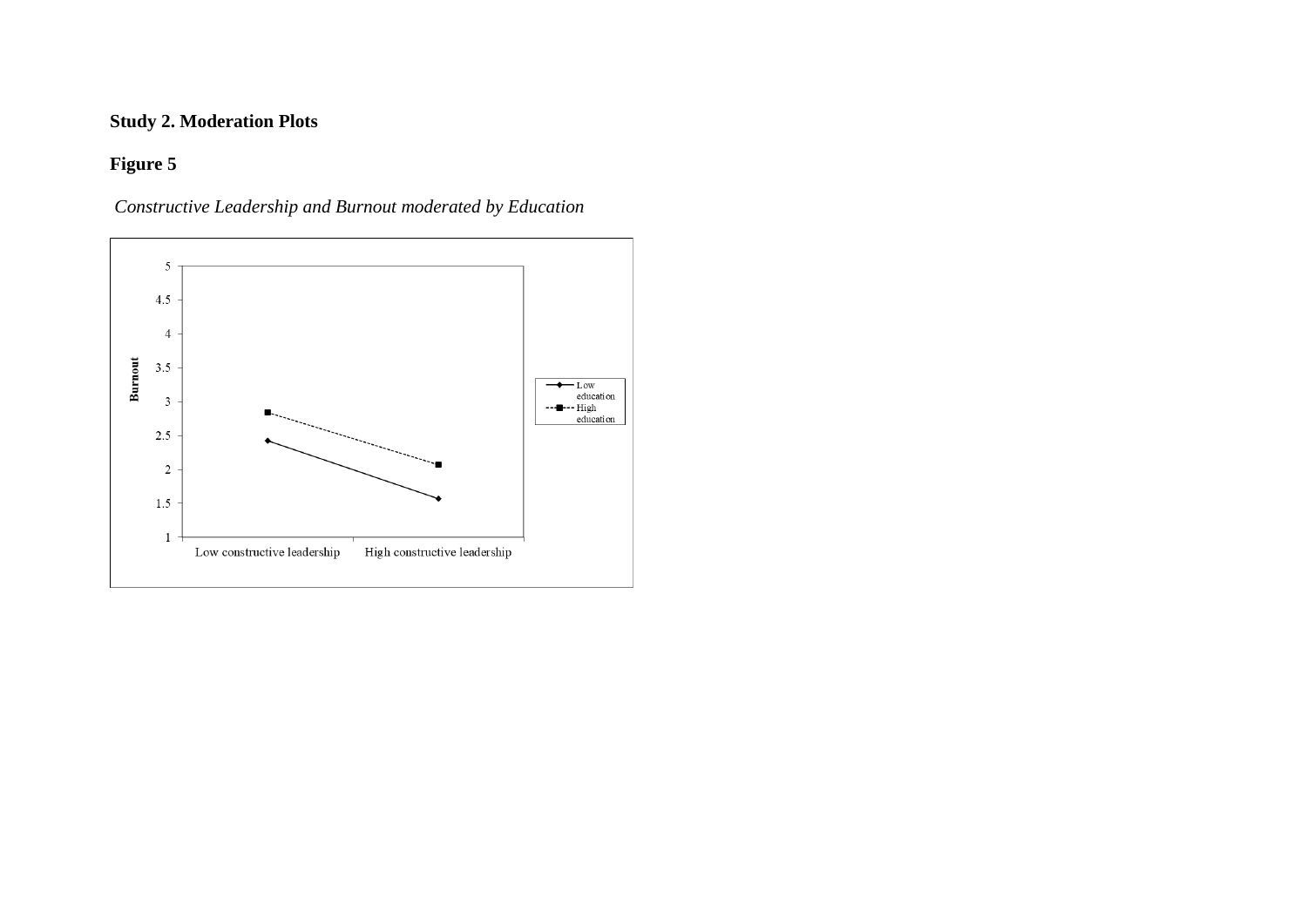### *Constructive Leadership and Burnout moderated by Contract*

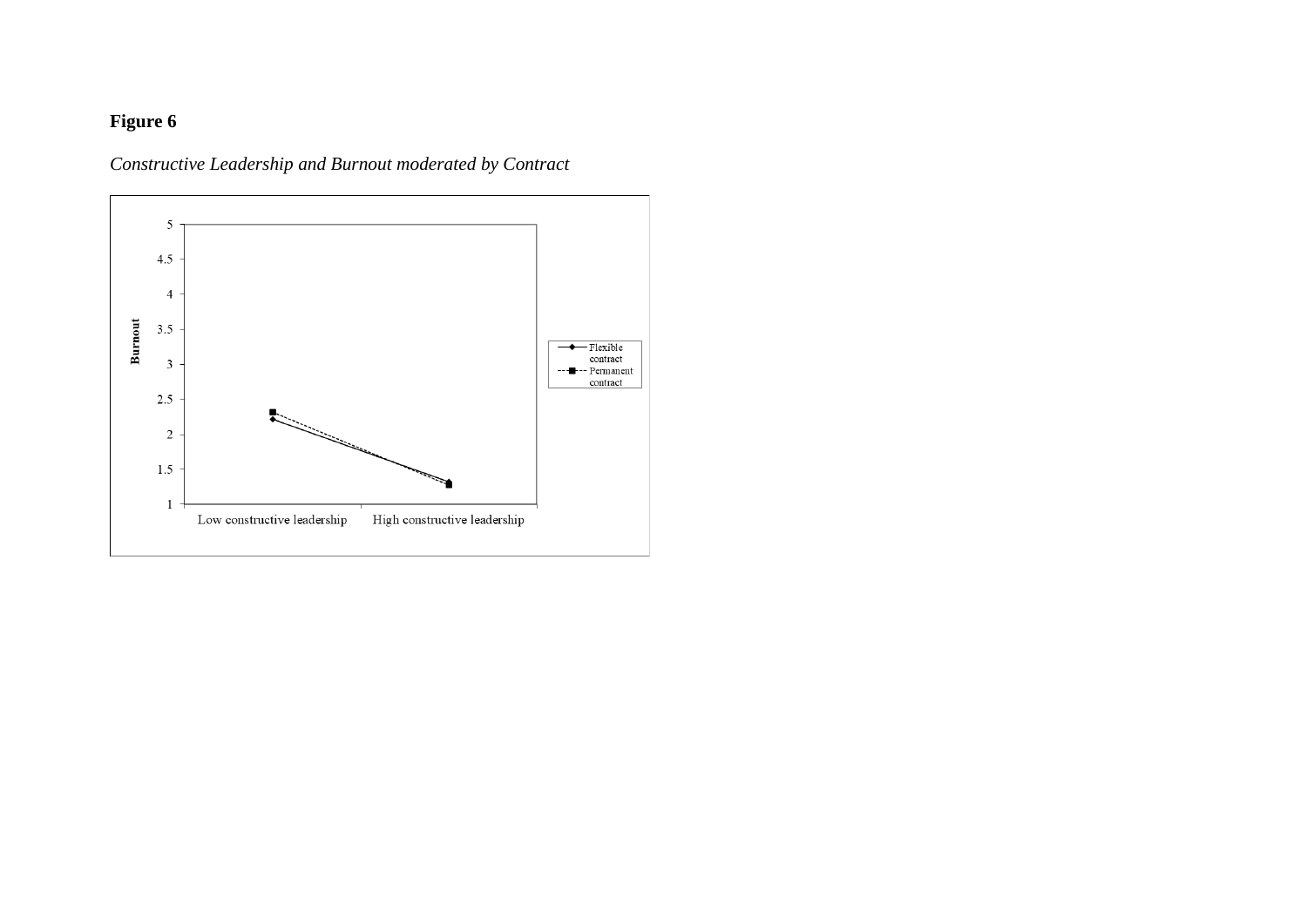*Constructive Leadership and Burnout moderated by Income*

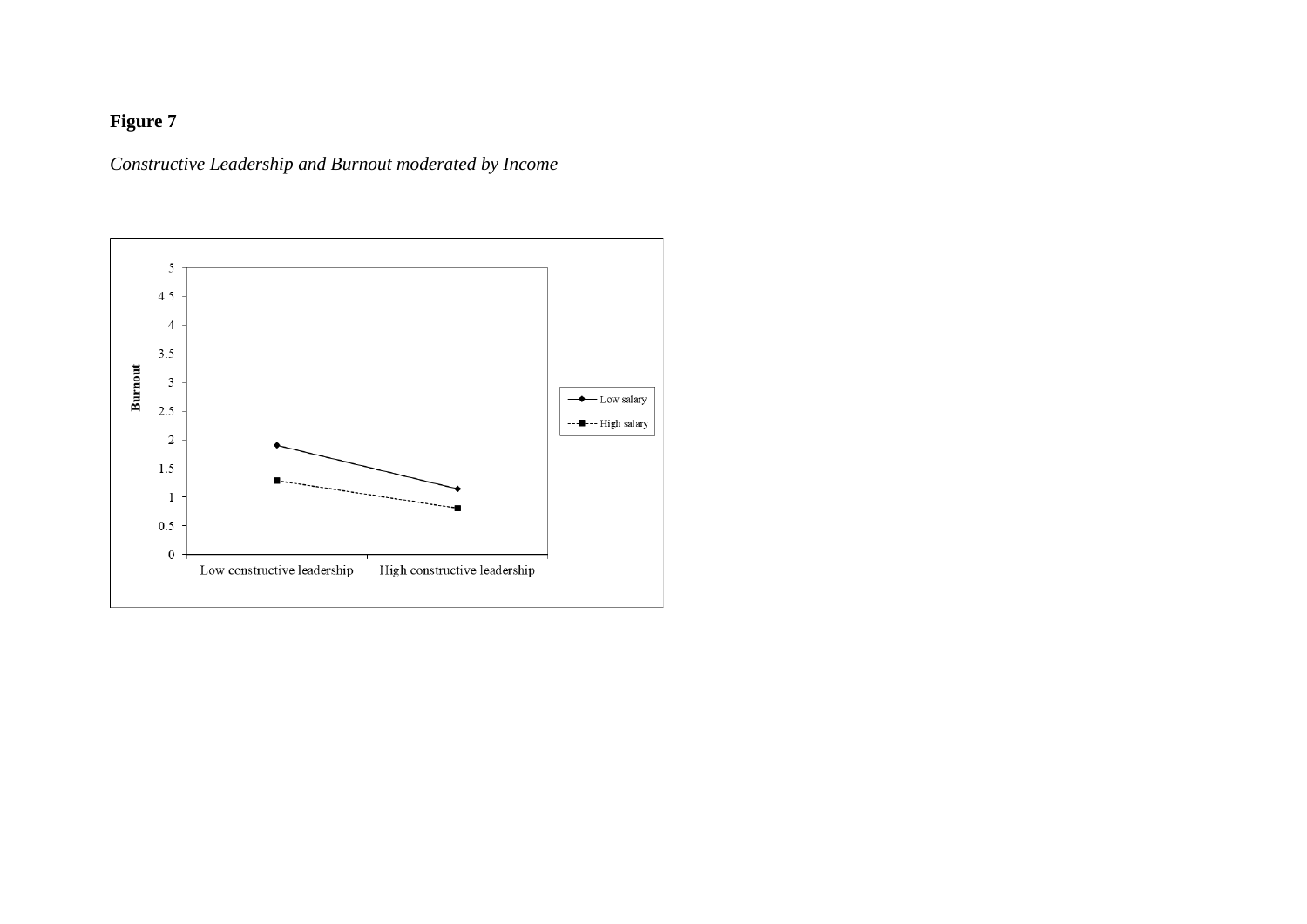### *Destructive Leadership and Burnout moderated by Occupational Status*

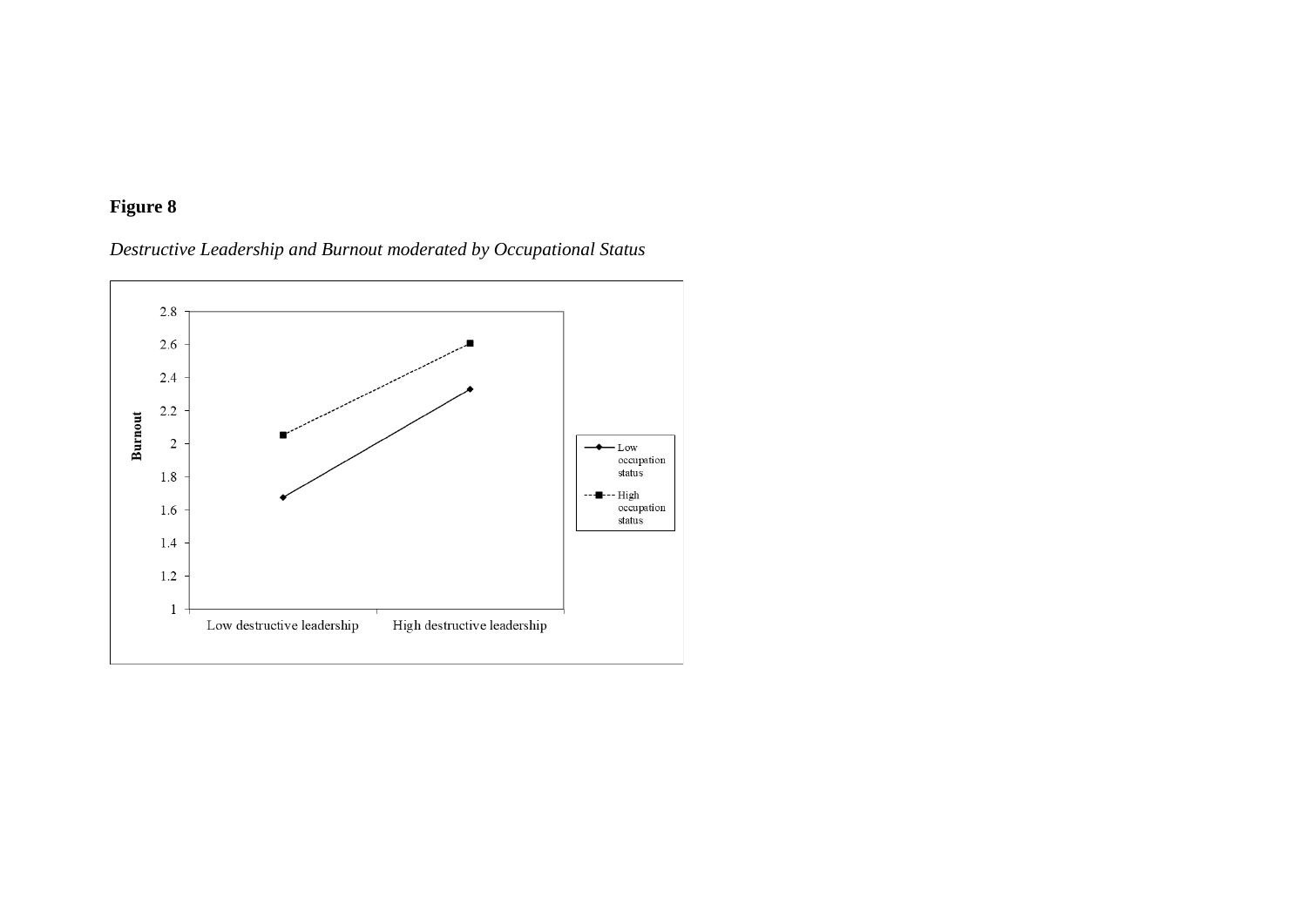*Destructive Leadership and Burnout moderated by Contract*